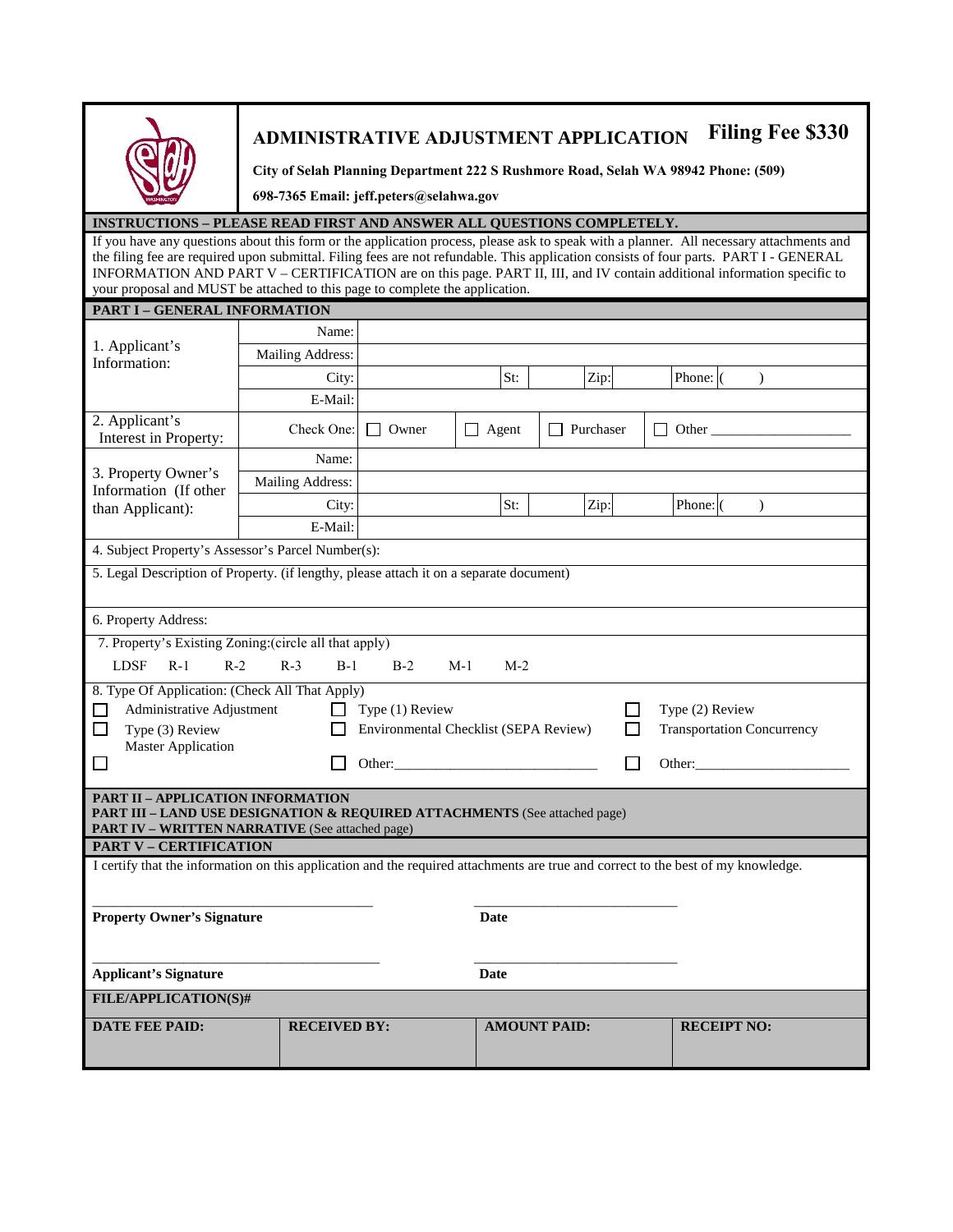| <b>WASHINGTON</b> |
|-------------------|

## **Supplemental Application For: ADMINISTRATIVE ADJUSTMENT**

| PART II - APPLICATION INFORMATION |                                                                                                            |            |
|-----------------------------------|------------------------------------------------------------------------------------------------------------|------------|
|                                   | 1. TYPES OF ADMINISTRATIVE ADJUSTMENTS ( $\sqrt{at}$ least one)                                            |            |
|                                   |                                                                                                            |            |
|                                   |                                                                                                            |            |
| <b>FENCES</b>                     | □LOT COVERAGE □ SITESCREENING                                                                              |            |
| <b>PARKING</b>                    | $\Box$ OTHER                                                                                               |            |
| 2. AMOUNT OF ADJUSTMENT           |                                                                                                            |            |
|                                   | 土                                                                                                          |            |
| <b>Zoning Ordinance Standard</b>  | Proposed Standard                                                                                          | Adjustment |
|                                   | PART III - LAND USE DESIGNATION & REQUIRED ATTACHMENTS                                                     |            |
| 1. PROPOSED USE TYPE              |                                                                                                            |            |
| <b>Please Select One:</b>         |                                                                                                            |            |
| 2. SITE PLAN REQUIRED             |                                                                                                            |            |
|                                   | PART IV - WRITTEN NARRATIVE: (Please submit a written response to the following questions)                 |            |
|                                   | 1. How would the strict enforcement of the current standard affect your project?                           |            |
|                                   |                                                                                                            |            |
|                                   |                                                                                                            |            |
|                                   |                                                                                                            |            |
|                                   |                                                                                                            |            |
|                                   | 2. How is the proposal compatible with neighboring properties? Have other adjustments been granted nearby? |            |
|                                   |                                                                                                            |            |
|                                   |                                                                                                            |            |
|                                   |                                                                                                            |            |
|                                   |                                                                                                            |            |
|                                   | 3. How is your proposal consistent with current zoning of your property?                                   |            |
|                                   |                                                                                                            |            |
|                                   |                                                                                                            |            |
|                                   |                                                                                                            |            |
|                                   |                                                                                                            |            |
|                                   | 4. How is your proposal consistent with uses and zoning of neighboring properties?                         |            |
|                                   |                                                                                                            |            |
|                                   |                                                                                                            |            |
|                                   |                                                                                                            |            |
|                                   |                                                                                                            |            |
|                                   | 5. How is your proposal in the best interest of the community?                                             |            |
|                                   |                                                                                                            |            |
|                                   |                                                                                                            |            |
|                                   |                                                                                                            |            |
|                                   |                                                                                                            |            |